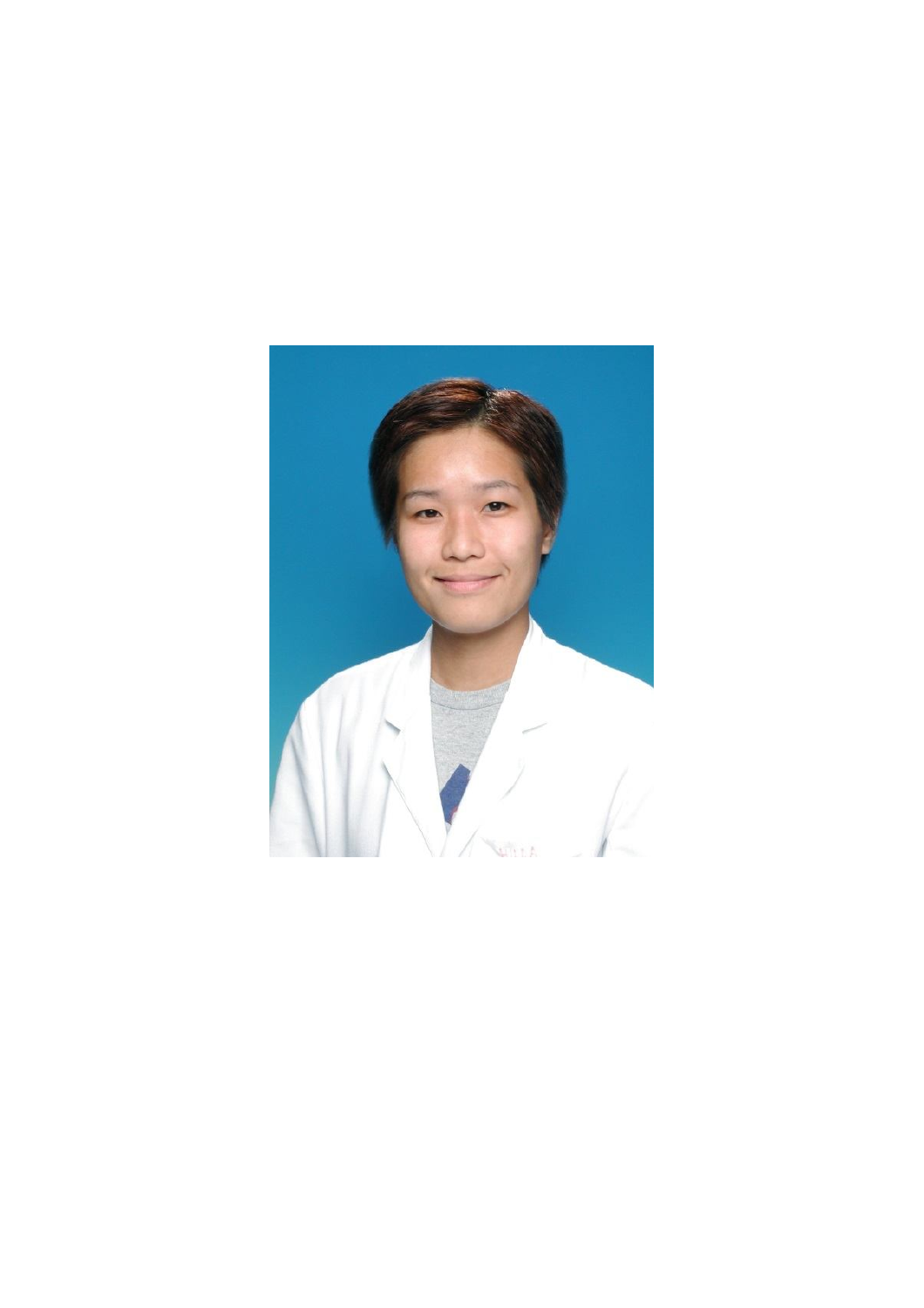## **CURRICULUM VITAE of Ms. Hilda CHEUNG (hildacys@hkbu.edu.hk)**

## **Name**: **Cheung Yeuk Siu, Hilda**

### **Academic qualifications:**

| 1994-1997 B.Sc.  | Department of Biochemistry, The Chinese University of Hong Kong |
|------------------|-----------------------------------------------------------------|
| 1997-2000 M.Phil | Department of Biochemistry, The Chinese University of Hong Kong |

#### **Previous academic positions held:**

1999-2000 Research Assistant Dr. Yue's Lab, School of Chinese Medicine, Hong Kong Baptist University 2000- Technical Instructor Teaching Division, School of Chinese Medicine, Hong Kong Baptist University

#### **Publication**

- 1. **Cheung Hilda YS**, Chan KM, Ng TB, Cheng Christopher HK. Production of a polyclonal antibody against recombinant goldfish prolactin and demonstration of its usefulness in a non-competitive antigen-capture ELISA. *Comp Biochem Physiol Biochem Mol Biol***.** 2002;131(1):37-46.
- 2. Wong Anderson OL, **Cheung Hilda YS**, Lee Eric KY, Chan KM, Cheng Christopher HK. Production of Recombinant Goldfish Prolactin and Its Applications in Radioreceptor Binding Assay and Radioimmunoassay. *Gen Comp Endocrinol***.** 2002 Mar;126(1):75-89.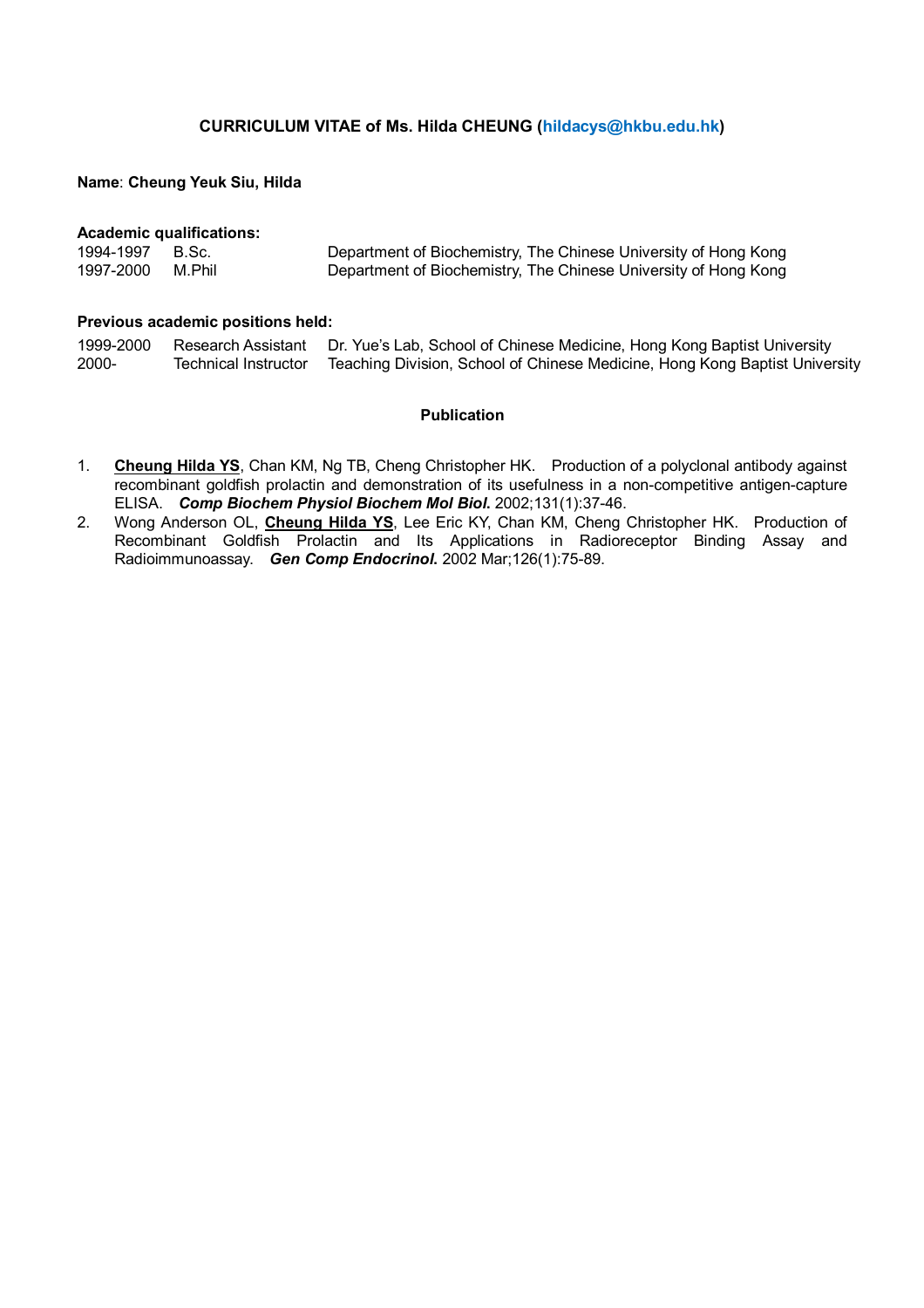# Name of Technical Staff: **Ms. Hilda Cheung**

| Role as the 1 <sup>st</sup> Equipment In-charge | Role as the 2 <sup>nd</sup> Equipment In-charge |                         |                       |                 |                         |
|-------------------------------------------------|-------------------------------------------------|-------------------------|-----------------------|-----------------|-------------------------|
| <b>Equipment Name</b>                           | Location                                        | <b>Responsibilities</b> | <b>Equipment Name</b> | Location        | <b>Responsibilities</b> |
| Incubated Orbital Shaker x 2                    | <b>SCM 502</b>                                  | 4                       | Freezer Dry System    | <b>SCM 601</b>  | 2, 3, 4                 |
| Ultra Low Temperature Freezer x 2               | <b>SCM 502</b>                                  | 4                       | Scanco vivaCT 40      | <b>SCM 601A</b> | 4                       |
| Refrigerated Centrifuge x 2                     | <b>SCM 502</b>                                  | 4                       | Autoclave x 3         | <b>SCM 605</b>  | 2, 4                    |
| Refrigerated Centrifuge x 3                     | <b>SCM 502</b>                                  | 4                       |                       |                 |                         |
| GeneAmp PCR System 9700                         | <b>SCM 502</b>                                  | $\overline{\mathbf{4}}$ |                       |                 |                         |
| Benchmark Plus Microplate Reader,               | <b>SCM 502</b>                                  | 3, 4                    |                       |                 |                         |
| With Temperature Control                        |                                                 |                         |                       |                 |                         |
| UV/VIS Spectrophotometer                        | <b>SCM 502</b>                                  | 4                       |                       |                 |                         |
| Refrigerated Centrifuge x 2                     | <b>SCM 607</b>                                  | 4                       |                       |                 |                         |
| Avanti J-25I High Speed Centrifuge              | <b>SCM 607</b>                                  | 3, 4                    |                       |                 |                         |
| Optima L-80XP Floorstanding Ultracentrifuge     | <b>SCM 607</b>                                  | 3, 4                    |                       |                 |                         |
| <b>Incubated Orbital Shaker</b>                 | <b>SCM 607</b>                                  | $\overline{4}$          |                       |                 |                         |
| Ultra Low Temperature Freezer x 3               | <b>SCM 609</b>                                  | 4                       |                       |                 |                         |
| Concentrator with Built-In Pump                 | <b>SCM 609</b>                                  | $\overline{\mathbf{4}}$ |                       |                 |                         |
| GeneAmp PCR System 9700                         | <b>SCM 609</b>                                  | $\overline{\mathbf{4}}$ |                       |                 |                         |
| VERITI 96 Well Thermal Cycler                   | <b>SCM 609</b>                                  | $\overline{\mathbf{4}}$ |                       |                 |                         |
| UV/VIS Spectrophotometer                        | <b>SCM 609</b>                                  | 4                       |                       |                 |                         |
| Benchmark Plus Microplate Reader                | <b>SCM 609</b>                                  | 3,4                     |                       |                 |                         |
| Refrigerated Microcentrifuge x 2                | <b>SCM 609</b>                                  | 4                       |                       |                 |                         |